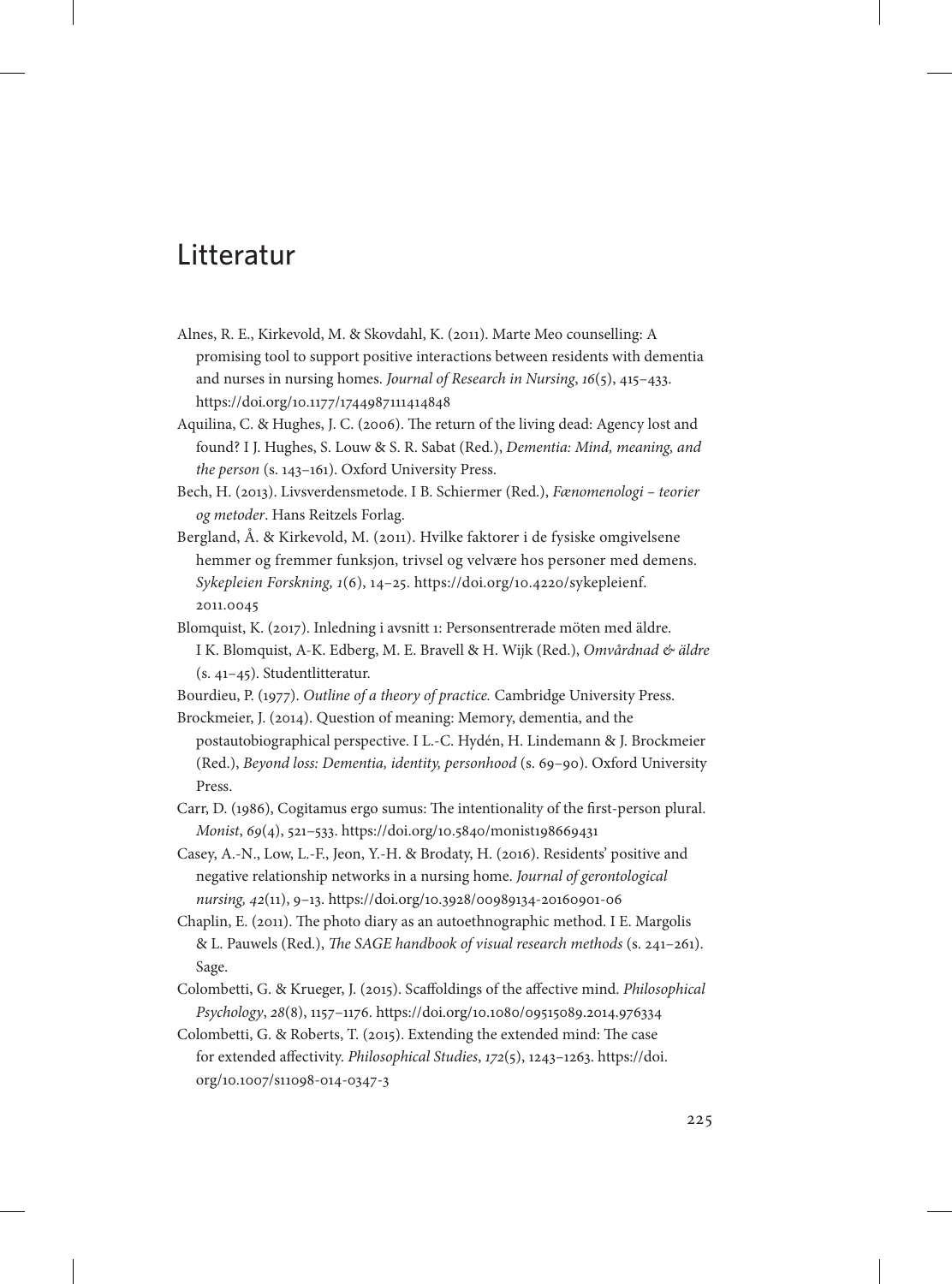Dietrichs, E. (2015). *Hva er hjernen*. Universitetsforlaget.

- Drageset, I., Normann, K. & Elstad, I. (2013). Personer med demenssykdom i sykehjem: Refleksjon over livet. *Nordisk tidsskrift for helseforskning*, *9*(1), 50–66. https://doi.org/10.7557/14.2563
- Drummond, J. (2009), Feelings, emotions, and truly perceiving the valuable. *The Modern Schoolman*, *86*(3/4), 363–379. [https://doi.org/10.5840/](https://doi.org/10.5840/schoolman2009863/49) [schoolman2009863/49](https://doi.org/10.5840/schoolman2009863/49)
- Edberg, A-K. (2011). Att möta personer med demens. I A-K. Edberg (Red.), *At möta personer med demens*, (s. 19–33). Studentlitteratur.
- Edvardsson, D. (Red.). (2012). *Personcentrerad omvårdnad i teori og praktik.* Studentlitteratur.
- Edvardsson, D. (2015). Notes on person-centred care: What it is and what it is not. *Nordic Journal of Nursing Research*, *35*(2), 6–66. [https://doi.](https://doi.org/10.1177%2F0107408315582296) [org/10.1177%2F0107408315582296](https://doi.org/10.1177%2F0107408315582296)
- Edvardsson, D., Sandman, P. O. & Borell, L. (2014). Implementing national guidelines for person-centered care of people with dementia in residential aged care: Effects on perceived person-centeredness, staff strain, and stress of conscience. *International Psychogeriatrics*, *26*(7), 1171–1179. [https://doi.](https://doi.org/10.1017/S1041610214000258) [org/10.1017/S1041610214000258](https://doi.org/10.1017/S1041610214000258)
- Edvardsson, D., Sandman, P.-O., Boström, A.-M., Kindblom, K., Saarnio, L., Stenwall, E., Vikström, S. & Borell, L. (2014). Implementering av personcentrerad vård utifrån nationella riktlinjer för vård och omsorg vid demenssjukdom. I I. Ekman (Red.), *Personcentrering inom hälso- och sjukvård. Från filosofi till praktik.* Liber AB.
- Edvardsson, D., Varrailhon P. & Edvardsson K. (2014). Promoting personcenteredness in long-term care: An exploratory study. *Journal of Gerontological Nursing*, *40*(4), 46–53. https://doi.org/10.3928/00989134-20131028-03
- Engedal, K. & Haugen, P. K. (2009). *Demens. Fakta og utfordringer.* Forlaget aldring og helse.
- Engedal, K. & Haugen, P. K. (2018a). Miljøtiltak. I K. Engedal & P. K. Haugen (Red.), *Demens – sykdommer, diagnostikk og behandling* (s. 315–331). Forlaget aldring og helse – akademisk.
- Engedal, K. & Haugen, P. K. (2018b). Å leve med en demenssykdom. I K. Engedal & P. K. Haugen (Red.), *Demens – sykdommer, diagnostikk og behandling* (s. 48–57)*.* Forlaget aldring og helse – akademisk.
- Eriksen, S., Helvik, A.-S., Juvet, L. K., Skovdahl, K., Førsund, L. H. & Grov, E. K. (2016). The experience of relations in persons with dementia: A systematic metasynthesis. *Dementia and Geriatric Cognitive Disorders*, *42*, 342–368. [https://doi.](https://doi.org/10.1159/000452404) [org/10.1159/000452404](https://doi.org/10.1159/000452404)
- Fangen, K. (2010). *Deltagende observasjon.* Fagbokforlaget.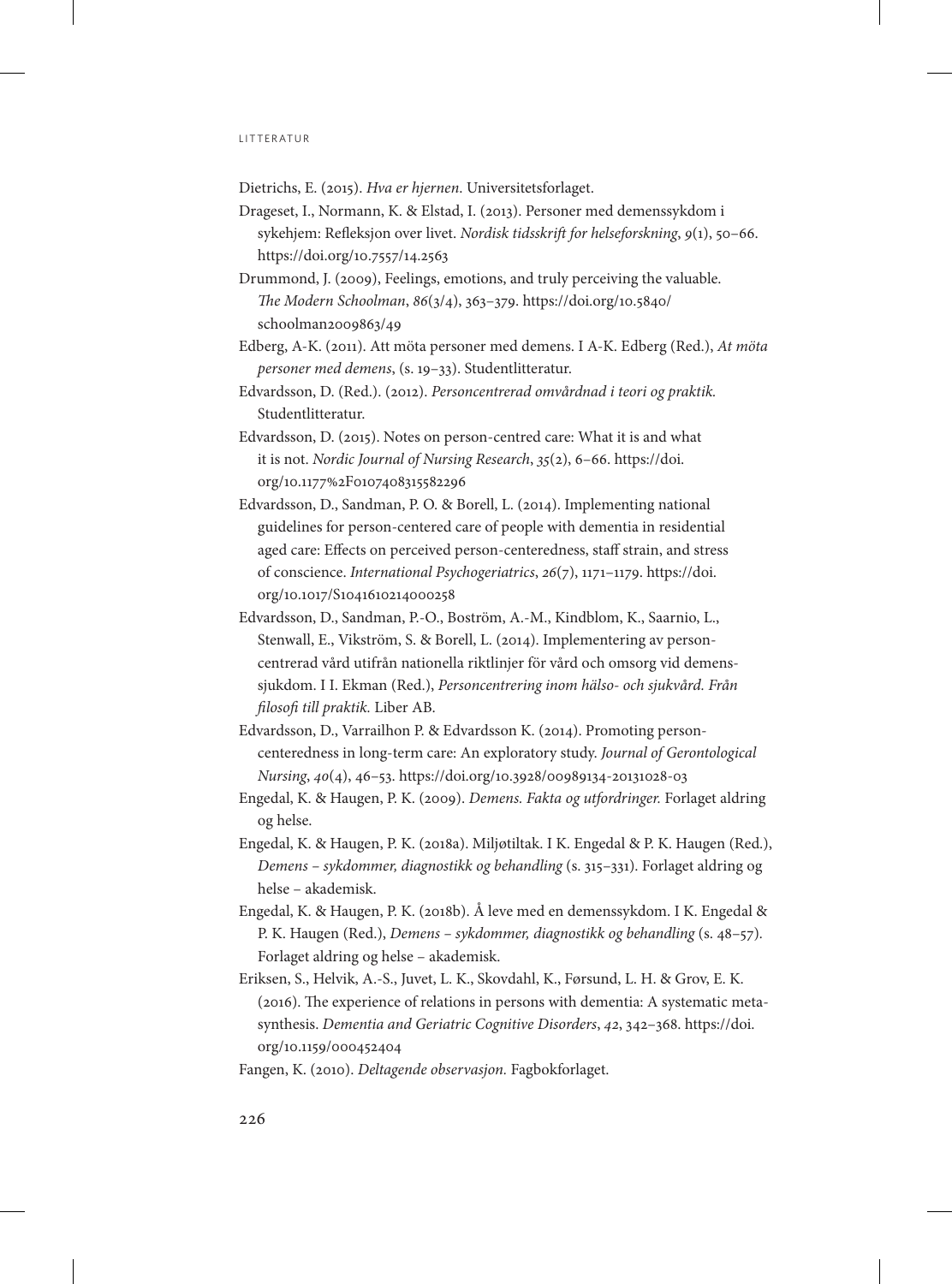- Ferran, I. W. (2016). Active intentionality: Early phenomenological contributions to a new phenomenological sociology. I T. Szanto & D. Moran (Red.), *Phenomenology of sociality: Discovering the* «*We*» (s. 219–233). Routledge. https:// doi.org/10.4324/9781315688268
- Flick, U. (Red.). (2007). *Managing quality in qualitative research*. Sage. [https://dx.doi.](https://dx.doi.org/10.4135/9781849209441) [org/10.4135/9781849209441](https://dx.doi.org/10.4135/9781849209441)
- Gjerstad, L., Fladby, T. & Andersson, S. (2013). *Demenssykdommer. Årsaker, diagnostikk og behandling.* Gyldendal Akademisk.
- Gjøra, L. & Michelet, M. (2018). Kommunal omsorgskjede organisering og innhold. I K. Engedal & P. K. Haugen (Red.), *Demens – sykdommer, diagnostikk og behandling* (s. 278–299). Forlaget aldring og helse – akademisk.
- Gullestad, M. (1989). *Kultur og hverdagsliv.* Universitetsforlaget.
- Gullestad, M. (1996). *Hverdagsfilosofer. Verdier, selvforståelse og samfunnssyn i det moderne Norge.* Universitetsforlaget.
- Guzmán-Vélez, E., Feinstein, J. S. & Tranel, D. (2014). Feelings without memory in Alzheimer disease. *Cognitive and Behavioral Neurology. 27*(3), 117–129[. https://doi.](https://doi.org/10.1097/WNN.0000000000000020) [org/10.1097/WNN.0000000000000020](https://doi.org/10.1097/WNN.0000000000000020)
- Hauge, S. (2004). *Jo mer vi er sammen, jo gladere vi blir? Ein feltmetodisk studie av sjukeheimen som heim* [Doktorgradsavhandling, Universitetet i Oslo]. USN Open Archive. http://hdl.handle.net/11250/2606961
- Hauge, S. (2008). Identitet i kvardagsliv i sjukeheim. I S. Hauge & F. F. Jacobsen (Red.), *Hjem. Eldre og hjemlighet* (s. 121–133). Cappelen akademisk forlag.
- Heggestad, A. K. T & Slettebø, Å. (2015). How individuals with dementia in nursing homes maintain their dignity through life storytelling – a case study. *Journal of Clinical Nursing, 24*(15–16), 2323–2330. https://doi.org/10.1111/jocn.12837
- Heggestad, A. K. T., Nortvedt, P. & Slettebø, Å. (2015). Dignity and care for people with dementia living in nursing homes. *Dementia*, *14*(6), 825–841. [https://doi.](https://doi.org/101177/1471301213512840) [org/101177/1471301213512840](https://doi.org/101177/1471301213512840)
- Helse- og omsorgsdepartementet. (2015). *Demensplan 2020. Et mer demensvennlig samfunn* [Plan/strategi]. Regjeringen. [https://www.regjeringen.no/no/](https://www.regjeringen.no/no/dokumenter/demensplan-2020/id2465117/) [dokumenter/demensplan-2020/id2465117/](https://www.regjeringen.no/no/dokumenter/demensplan-2020/id2465117/)
- Hillestad, A. H. (2008). Kroppen som utgangspunkt for forståelse av hjemlighet. I S. Hauge & F. F. Jacobsen (Red.), *Hjem. Eldre og hjemlighet* (s. 134–146). Cappelen akademisk forlag.
- Hillestad, A. H. (2017). Demensomsorg en romlig utfordring. I I. M. Lid & T. Wyller (Red.), *Rom og etikk. Fortellinger om ambivalens.* Cappelen Damm Akademisk. https://doi.org/10.23865/noasp.18
- Holthe, T. (2008). Handlingssvikt og tilrettelegging. I A. M. M. Rokstad & K. L. Smebye (Red.), *Personer med demens. Møter og samhandling* (s. 114–151). Akribe.
- Hughes, J. C. (2011). *Thinking through dementia*. Oxford University Press.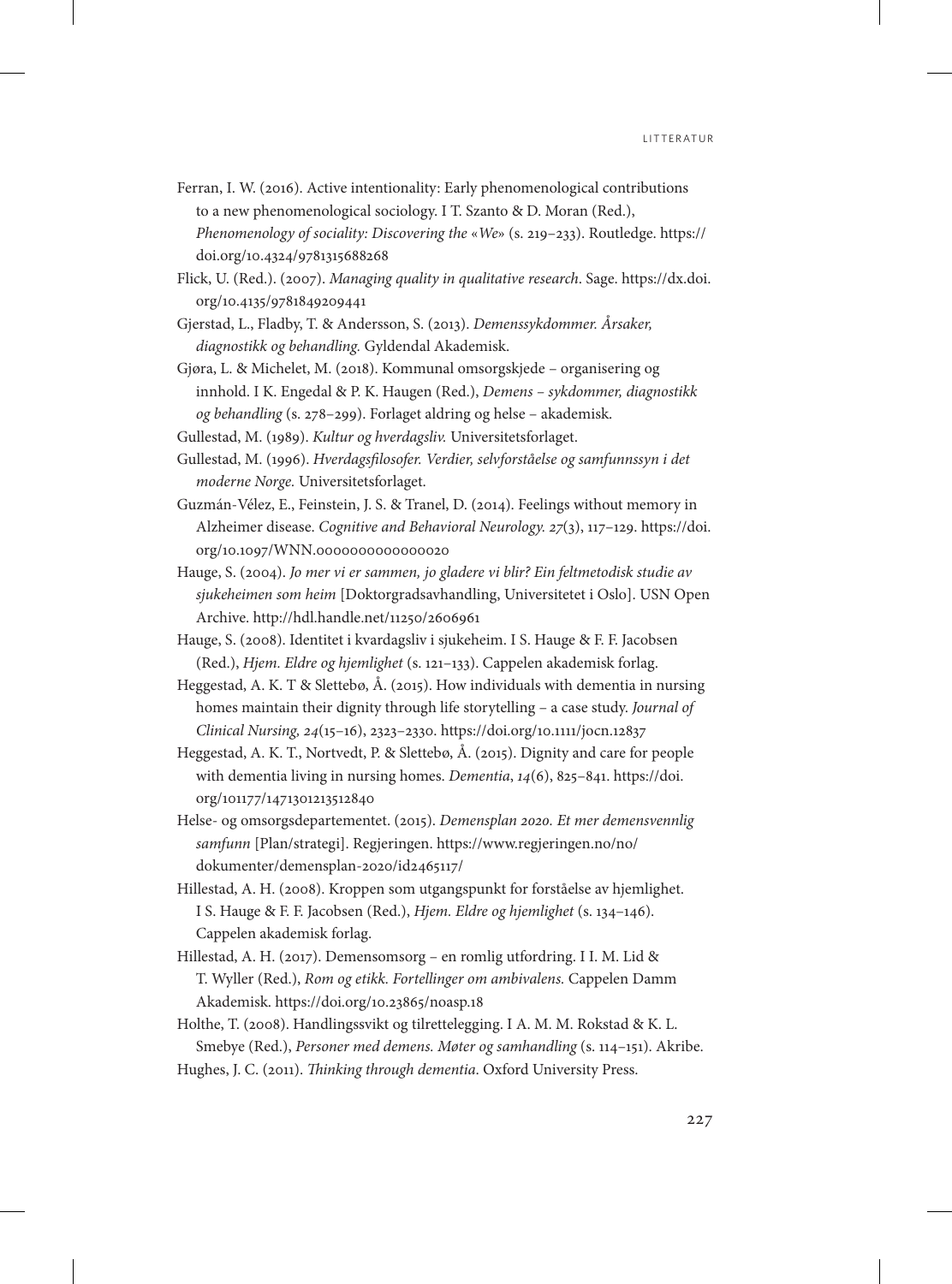- Hughes, J. C. (2014). *How we think about dementia. Personhood, rights, ethics, the arts and what they mean for care.* Jessica Kingsley Publishers.
- Hughes, J. C., Louw, S. J. & Sabat, S. R. (2006). Seeing whole. I J. Hughes, S. Louw & S. R. Sabat (Red.), *Dementia: Mind, meaning, and the person* (s. 1–39). Oxford University Press.
- Hydén, L.-C. (2014). Cutting brussels sprouts: Collaboration involving persons with dementia. *Journal of Aging Studies, 29*, 115–123. [https://doi.org/10.1016/j.](https://doi.org/10.1016/j.jaging.2014.02.004) [jaging.2014.02.004](https://doi.org/10.1016/j.jaging.2014.02.004)
- Hydén, L.-C., Lindemann, H. & Brockmeier, J. (2014). Introduction: Beyond loss: Dementia, identity, personhood. I L.-C. Hydén, H. Lindemann & J. Brockmeier (Red.), *Beyond loss: Dementia, identity, personhood* (s. 1–7). Oxford University Press.
- Høyland, K., Kirkevold, Ø., Woods, R. & Haugan, G. (2015). *Er smått alltid godt i demensomsorgen? Om bo- og tjenestetilbud for personer med demens.* SINTEF akademisk forlag. NTNU Open. http://hdl.handle.net/11250/2393161
- Jacobsen, F. F. (2015). Rom, vegger og inskripsjoner i sykehjem. Et søkelys på rutiner og makt. *Michael*, *12*, 180–194.
- Jakobsen, R. (2012). *Nærvær når identitet er truet en studie av god omsorg til personer i særlige sårbare situasjoner* [Doktorgradsavhandling, Universitetet i Nordland]. Nord Open. http://hdl.handle.net/11250/296876
- Jakobsen, R. & Sørlie, V. (2010). Dignity of older people in a nursing home: Narratives of care providers. *Nursing Ethics,17*(3), 289–300. [https://doi.org/](https://doi.org/10.1177/0969733009355375) [10.1177/0969733009355375](https://doi.org/10.1177/0969733009355375)
- Jaworska, A. (1999). Respecting the margins of agency: Alzheimer's patients and the capacity to value. *Philosophy & Public Affairs, 28*(2), 105–138. [https://doi.](https://doi.org/10.1111/j.1088-4963.1999.00105.x) [org/10.1111/j.1088-4963.1999.00105.x](https://doi.org/10.1111/j.1088-4963.1999.00105.x)
- Karlsen, P. J. (2008). *Hva er hukommelse.* Universitetsforlaget.
- Karlsson, E., Sävenstedt, S., Axelsson, K. & Zingmark, K. (2014). Stories about life narrated by people with Alzheimer's disease. *Journal of Advanced Nursing, 70*(12), 2791–2799. https://doi.org/10.1111/jan.12429
- Kitwood, T. (1990). The dialectics of dementia: With a particular reference to Alzheimer's disease. *Aging & Society, 10*(2), 177–196. [https://doi.org/10.1017/](https://doi.org/10.1017/S0144686X00008060) [S0144686X00008060](https://doi.org/10.1017/S0144686X00008060)
- Kitwood, T. (1997). *Dementia reconsidered: The person comes first.* Open University Press.
- Klopper, H. (2017). Foreword. I B. McCormack & T. McCane (Red.), *Person-centered practice in nursing and health care. Theory and practice (2. utg., s. xiii–xv).* Wiley Blackwell.
- Kontos, P. C. (2003). «The painterly hand»: Embodied consciousness and Alzheimer's disease. *Journal of Aging Studies, 17*(2), 151–170. [https://doi.org/10.1016/S0890-](https://doi.org/10.1016/S0890-4065(03)00006-9) [4065\(03\)00006-9](https://doi.org/10.1016/S0890-4065(03)00006-9)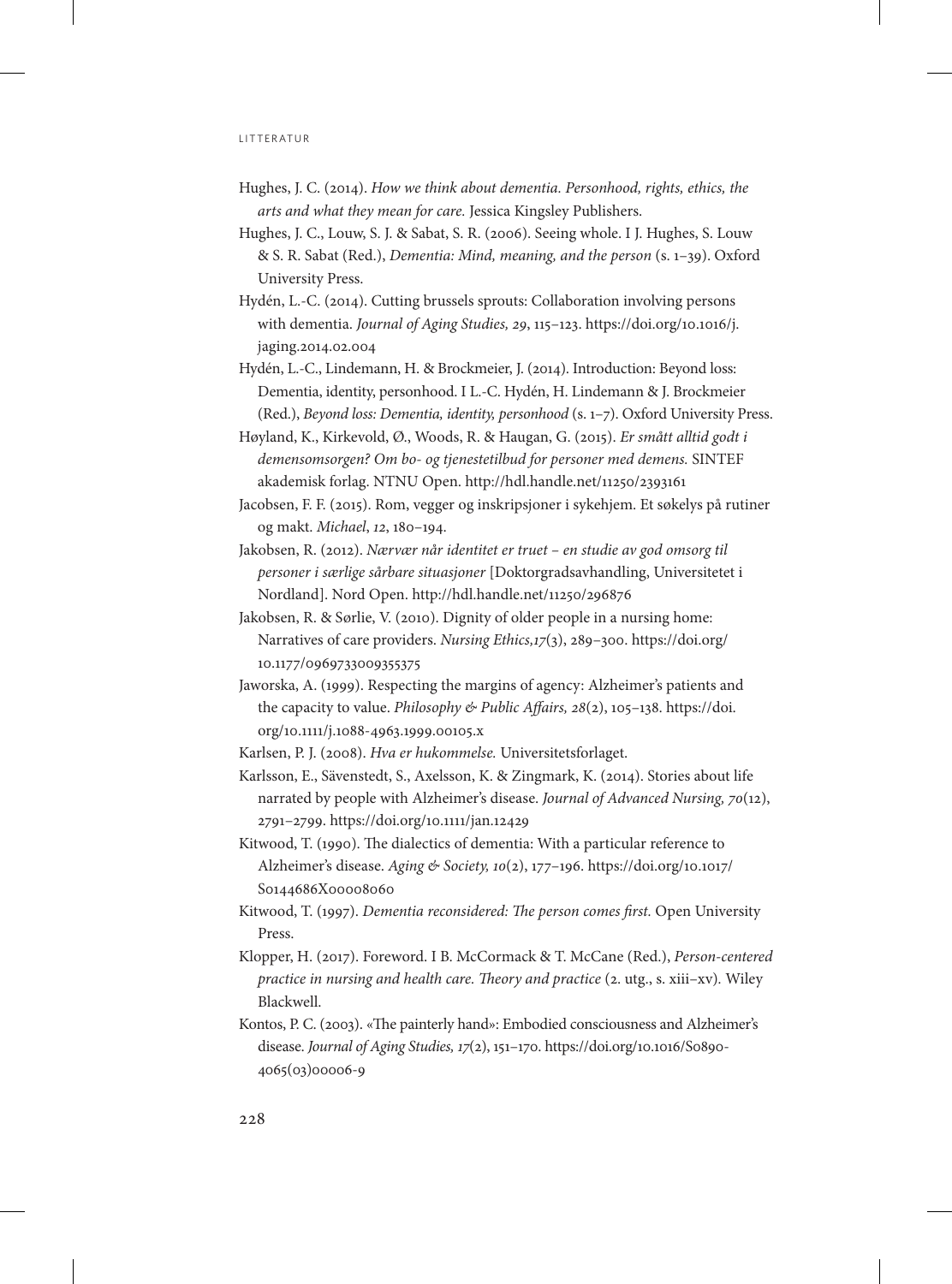- Kontos, P. C. (2004). Ethnographic reflections on selfhood, embodiment and Alzheimer's disease. *Ageing & Society*, *24*(6), 829–849. https://doi.org/10.1017/ S0144686X04002375
- Kontos, P. C. (2005). Embodied selfhood in Alzheimer's disease: Rethinking personcentred care. *Dementia: The International Journal of Social Research and Practice, 4*(4), 553–570. https://doi.org/10.1177/1471301205058311
- Kontos, P. C. (2006). Embodied selfhood: An ethnographic exploration of Alzheimer's disease. I A. Leibling & L. Cohen (Red.), *Culture, loss, and the anthropology of senility*. Rutgers University Press.
- Kontos, P. C. (2011). Rethinking sociability in long-term care: An embodied dimension of selfhood. *Dementia, 11*(3), 329–346. [https://doi.org/10.1177/](https://doi.org/10.1177/1471301211421073) [1471301211421073](https://doi.org/10.1177/1471301211421073)
- Kontos, P. C. (2014). Musical embodiment, selfhood and dementia. I L.-C. Hydén, H. Lindemann & J. Brockmeier (Red.), *Beyond loss: Dementia, identity, personhood* (s. 107–119). Oxford University Press.
- Kontos, P. C. (2015). Dementia and embodiment. I J. Twigg & W. Martin (Red.), *Routledge handbook of cultural gerontology* (s. 173–180). Routledge.
- Kontos, P. C. & Naglie, G. (2007). Bridging theory and practice: Imagination, the body, and person-centred dementia care. *Dementia*, *6*(4), 549–569[. https://doi.](https://doi.org/10.1177/1471301207084394) [org/10.1177/1471301207084394](https://doi.org/10.1177/1471301207084394)
- Koo, J.-J. (2016). Concrete interpersonal encounters or sharing a common world: Which is more fundamental in phenomenological approaches to sociality? I T. Szanto & D. Moran (Red.), *Phenomenology of sociality: Discovering the* «*We*» (s. 296–311). Routledge. https://doi.org/10.4324/9781315688268
- Kristiansen, P. J. L., Norman, H. K., Norberg, A., Fjelltun, A.-M. & Skaalvik, M. W. (2017). How do people in the early stage of Alzheimer's disease see their future? *Dementia, 16*(2), 145–157. https://doi.org/10.1177/1471301215584223
- Krueger, J. (2014). Varieties of extended emotions. *Phenomenology and the Cognitive Sciences*, *13*(4), 533–555. https://doi.org/10.1007/s11097-014-9363-1
- Lefebvre, H. (2004). *Rhythmanalysis. Space, time and everyday life* (G. Moore & S. Elden, Overs.). Bloomsbury Academic. (Opprinnelig utgitt 1992)
- Lefebvre, H. (2011). *The production of space* (D. Nicholson-Smith, Overs.). Blackwell. (Opprinnelig utgitt 1991)
- Lefebvre, H. & Régulier, C. (2004). The rhythmanalytical project. I H. Lefebvre, *Rhythmanalysis: Space, time and everyday life* (s. 82–106). Bloomsbury Academic. (Opprinnelig utgitt 1986)
- León, F., Szanto, T. & Zahavi, D. (2017). Emotional sharing and the extended mind. *Synthese*, *196*, 4847–4867. https://doi.org/10.1007/s11229-017-1351-x
- Mabire, J.-B., Gay, M.-C., Vrignaud, P., Garitte, C. & Vernooij-Dassen, M. (2016). Social interaction between people with dementia: Pilot evaluation of an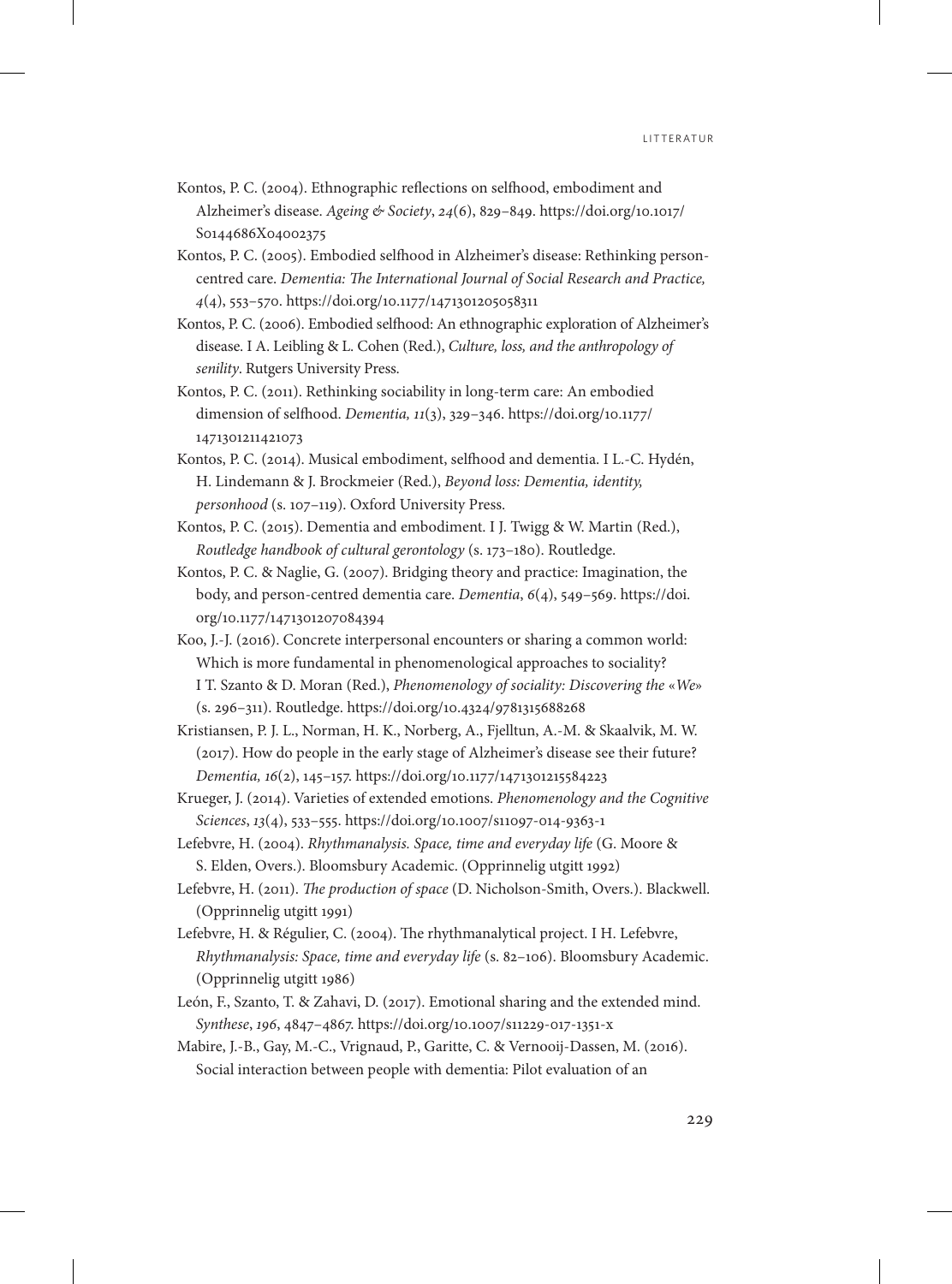observational instrument in a nursing home. *International Psychogeriatrics, 28*(6), 1005–1015. [https://doi.org/10. 1017/S1041610215002483](https://doi.org/10.1017/S1041610215002483)

- Martinsen, K. (2000). *Øyet og kallet*. Fagbokforlaget.
- Martinsen, K. (2003a). *Fenomenologi og omsorg. Tre dialoger* (2. utg.)*.* Universitetsforlaget.
- Martinsen, K. (2003b). *Fra Marx til Løgstrup. Om etikk og sanselighet i sykepleien* (2. utg.). Universitetsforlaget.
- Martinsen, K. (2005). *Samtalen, skjønnet og evidensen.* Akribe.
- Martinsen, K. (2012). *Løgstrup og sykepleien.* Akribe.
- Martinsen, K. (2015). Er sykeværelse med interiør og ting hjelpende? om sted og stedstap i helsevesenet. I T. A. Kjær & K. Martinsen (Red). *Utenfor tellekantene. Essays om rom og romlighet* (s. 199–228). Fagbokforlaget.
- McCormack, B. & McCane, T. (2017). Underpinning principles of person-centred practice. I B. McCormack & T. McCane (Red.), *Person-centred practice in nursing and health care. Theory and practice* (2. utg.). Wiley Blackwell.
- Merleau-Ponty, M. (1962). *Phenomenology of perception.* Routledge.
- Merleau-Ponty, M. (1968). *The visible and the invisible*. Northwestern University Press.
- Milgrom, R. (2008). Lucien Kroll. Design, difference, everyday life. I K. Goornewardena, S. Kipfer, R. Milgrom & C. Schmid (Red.), *Space, difference, everyday life. Reading Henri Lefebvre.* Routledge.
- Moran, D. (2016). Inenandersein and L'interlacs: The constitution of the social world or «we-world» (Wir-Welt) in Edmund Husserl and Maurice Merleau-Ponty. I T. Szanto & D. Moran (Red.), *Phenomenology of sociality: Discovering the «We*» (s. 107–125). Routledge. https://doi.org/10.4324/9781315688268
- Moser, I. (2008a). Making Alzheimer's disease matter. Enacting, interfering and doing politics of nature. *Geoforum*, *39*(1), 98–110. [https://doi.org/101016/j.](https://doi.org/101016/j.geoforum.2006.12.007) [geoforum.2006.12.007](https://doi.org/101016/j.geoforum.2006.12.007)
- Moser, I. (2008b). Behandlingskultur i skjermet enhet i sykehjem. *Omsorg*, *1*, 13–18.
- Moser, I. (2015). Behandlingskultur og verdighet i møte med personer med demens. I. M. S. Holm & S. Husebø (Red.), *En verdig alderdom. Omsorg ved livets slutt* (s. 87–99). Fagbokforlaget.
- De nasjonale forskningsetiske komiteene. (2009, 6. april). *Retningslinjer for inklusjon av voksne personer med manglende eller redusert samtykkekompetanse i helsefaglig forskning: Utarbeidet av Den nasjonale forskningsetiske komité for medisin (NEM), 2005*. Hentet 15.09.2018 fra https://www.etikkom.no/forskningsetiskeretningslinjer/Medisin-og-helse/Redusert-samtykkekompetanse/
- De nasjonale forskningsetiske komiteene. (2016, 27. april). *Forskningsetiske retningslinjer for samfunnsvitenskap, humaniora, juss og teologi: Gitt av Den*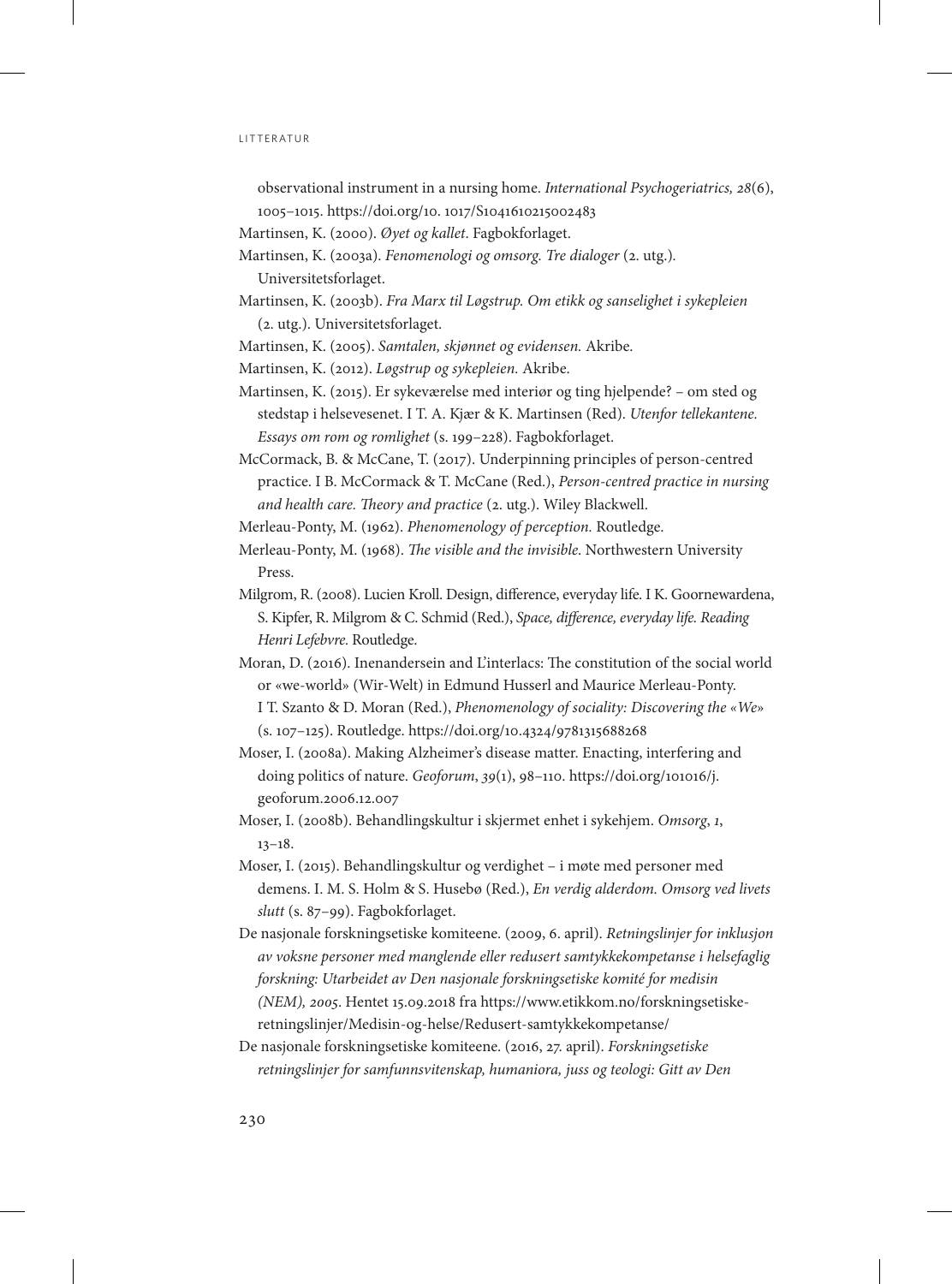*nasjonale forskningsetiske komité for samfunnsvitenskap og humaniora (NESH).* Hentet 15.09.2018 fra [https://www.etikkom.no/forskningsetiske-retningslinjer/](https://www.etikkom.no/forskningsetiske-retningslinjer/Samfunnsvitenskap-jus-og-humaniora/) [Samfunnsvitenskap-jus-og-humaniora/](https://www.etikkom.no/forskningsetiske-retningslinjer/Samfunnsvitenskap-jus-og-humaniora/)

- Neumann C. B. & Neumann I. B. (2012). *Forskeren i forskningsprosessen. En metodebok om situering.* Cappelen Damm Akademisk.
- Nordberg, A. (2016). Identitetsverdighet hos personer med demens. *Demens og alderspsykiatri, 20*(4), 26–29.
- Nordenfelt, L. (2014). Dignity and dementia: A conceptual exploration. I L.-C. Hydén, H. Lindemann & J. Brockmeier (Red.), *Beyond loss. Dementia, identity, personhood* (s. 39–52). Oxford University Press. [https://doi.org/10.1093/](https://doi.org/10.1093/acprof:oso/9780199969265.001.0001) [acprof:oso/9780199969265.001.0001](https://doi.org/10.1093/acprof:oso/9780199969265.001.0001)
- Nordhus, I. H., Skjerve, A. & Aasen, H. S. (2006). Demens, samtykkekompetanse og rett til selvbestemmelse. Utfordringer ved behandling og forskning. *Nordisk tidsskrift for menneskerettigheter*, *24*(4), 362–371.
- Normann, H. K. (2001). *Lucidity in people with severe dementia as a consequence of person-centred care.* Umeå University Medical Dissertations.
- Overgaard, S. (2013). Fænomenologien og den anden. I B. Schiermer (Red.), *Fænomenologi – teorier og metoder* (s. 75–93). Hans Reitzels Forlag.
- Post, S. G. (2006). *Respectare*: Moral respect for the lives of the deeply forgetful. I J. Hughes, S. Louw & S. R. Sabat (Red.), *Dementia: Mind, meaning, and the person* (s. 223–234). Oxford University Press.
- Rokstad, A. M. M. (2008). Miljøbehandling. I A. M.M. Rokstad & K. L. Smebye (Red.), *Personer med demens. Møter og samhandling* (s. 152–179). Akribe.
- Rokstad, A. M. M. & Røsvik, J. (2018). Personsentrert omsorg. I K. Engedal & P. K. Haugen (Red.), *Demens – sykdommer, diagnostikk og behandling*  (s. 300–314). Forlaget aldring og helse – akademisk.
- Ruyter, K. W., Førde, R. & Solbakk, J. H. (2014). *Medisinsk og helsefaglig etikk.* Gyldendal Akademisk.
- Røsvik, J. (2014). *Development, evaluation and the effects of the VIPS practice model for the person-centred care of patients with dementia. An intervention study in Norwegian nursing homes* [Doktorgradsavhandling, Universitetet i Oslo]*.* DUO vitenarkiv. http://urn.nb.no/URN:NBN:no-45196
- Sabat, S. R. (2001). *The experience of Alzheimer disease: Life through a tangled veil.* Blackwell.
- Sabat, S. R. (2006). Mind, meaning and personhood in dementia: The effects of positioning. I J. Hughes, S. Louw & S. R. Sabat (Red.), *Dementia: Mind, meaning, and the person* (s. 287–301). Oxford University Press.
- Sabat, S. R. (2014). The person with dementia as understood through Stern's critical personalism. I L.-C. Hydén, H. Lindemann & J. Brockmeier (Red.), *Beyond loss. Dementia, identity, personhood* (s. 24–38). Oxford University Press.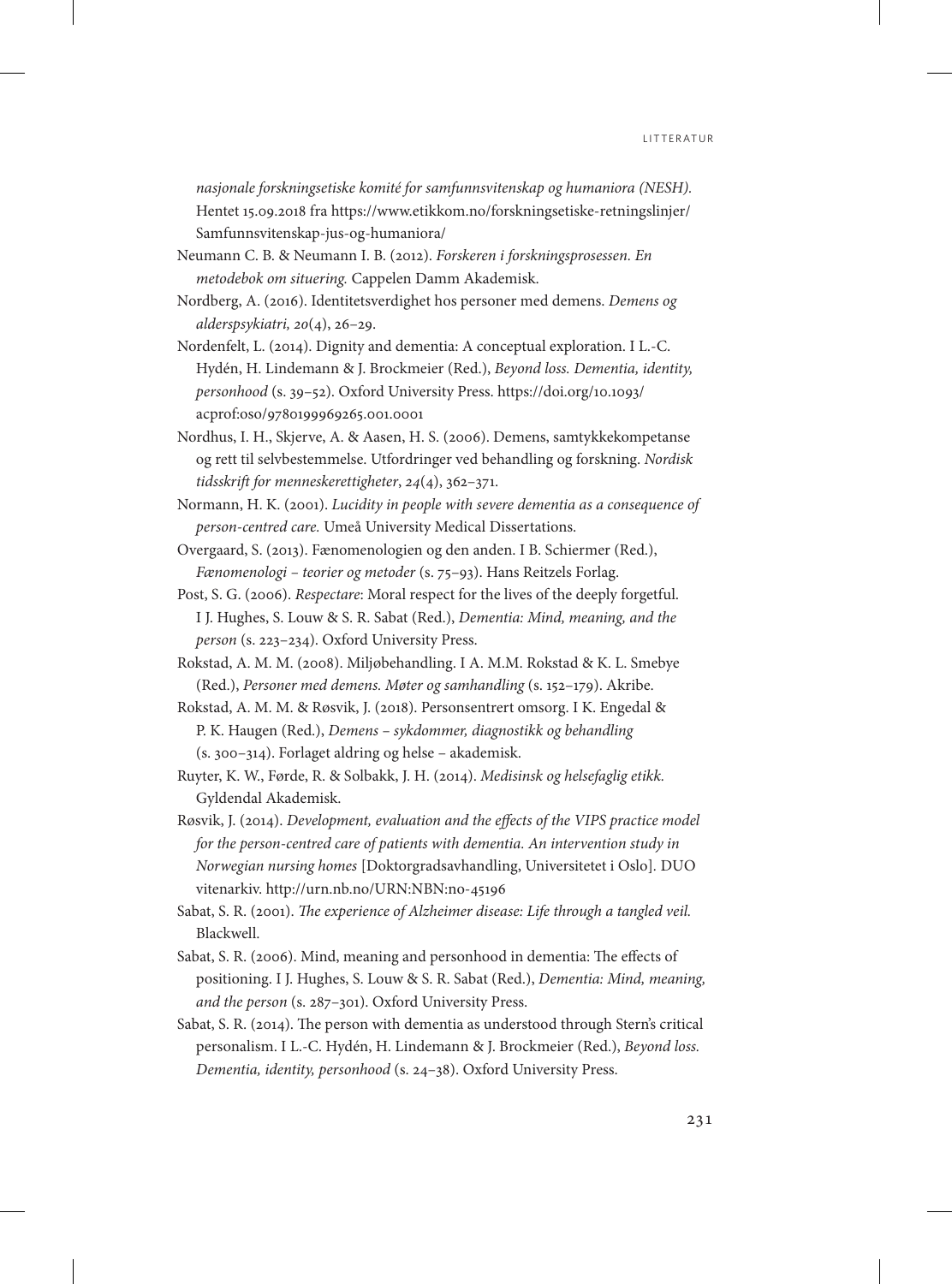- Sabat, S. R. & Lee, J. M. (2011). Relatedness among people diagnosed with dementia: Social cognition and the possibility of friendship. *Dementia, 11*(3), 315–327. SAGE, https://doi.org/10.1177/1471301211421069
- Salice, A. (2014, 26. februar). *Speaking of us* [Personlig kommunikasjon, forelesning 26. februar]. Center for Subjectivity Research – New perspectives on you, me and Us.
- Salmela, M. (2012). Shared emotion. *Philosophical Explorations, 15*(1), 33–46. https:// doi.org/10.1080/13869795.2012.647355
- Salmela, M. (2013). The functions of collective emotions in social groups. I A. K. Ziv & H. B. Schmid (Red.), *Institutions, emotions, and group agents: Contributions to social ontology* (s. 159–176). Springer. https://doi.org/10.1007/978-94-007-6934-2
- Salmela, M. (2015). Collective emotions as «the glue» of group solidarity. I A. Laitinen & A. B. Pessi (Red.), *Solidarity. Theory and oractice* (s. 55–86). Lexiton Books.
- Salmela, M. & Nagatsu, M. (2016). Collective emotions and joint action. Beyond received and minimalist approaches. *Journal of Social Ontology*, *2*(1)*.* [https://doi.](https://doi.org/10.1515/jso-2015-0020) [org/10.1515/jso-2015-0020](https://doi.org/10.1515/jso-2015-0020)
- Sand, O., Sjaastad, Ø. V., Haug, E. & Bjålie, J. G. (2006). *Menneskekroppen. Fysiologi og anatomi*. Gyldendal Akademisk.
- Schiermer, B. (2013). «Til tingene selv» om hermeneutisk fænomenologi. I B. Schiermer (Red.), *Fænomenologi – teorier og metoder* (s. 15–43). Hans Reitzels Forlag.
- Schmid, C. (2008). Henri Lefebvre's theory of production of space: Towards a threedimensional dialectic. I K. Goonewardena, S. Kipfer, C. Schmid & R. Milgrom (Red.), *Space, difference, everyday life. Reading Lefebvre* (s. 27–45). Routledge. https://doi.org/10.4324/9780203933213
- Selbæk, G. (2018). Nevropsykiatriske symptomer ved demens. I K. Engedal & P. K. Haugen (Red.), *Demens – sykdommer, diagnostikk og behandling* (s. 246–259). Forlaget aldring og helse – akademisk.
- Simonsen, K. (2005). Bodies, sensations, space and time: The contribution from Henri Lefebvre. *Geografiska Annaler: Series B, Human Geography*, *87*(1), 1–14. https://doi.org/10.1111/j.0435-3684.2005.00174.x
- Simonsen, K. (2010). Rumlig praksis konstitution af rum mellem materialitet og repræsentation. *Slagmark*, (57), 35–49. https://doi.org/10.7146/sl.v0i57.104661
- Skaalvik, M. W., Fjelltun, A.-M., Normann, K.& Norberg, A. (2016). Expressions of sense of self among individuals with Alzheimer's disease. *Research and Theory for Nursing Practice: An international Journal, 30*(2), 161–175. [http://dx.doi.](http://dx.doi.org/10.1891/1541-6577.30.2.161) [org/10.1891/1541-6577.30.2.161](http://dx.doi.org/10.1891/1541-6577.30.2.161)
- Slaby, J. (2008). Affective intentionality and the feeling body*. Phenomenology and Cognitive Sciences*, *7*, 429–444. https://doi.org/10.1007/s11097-007-9083-x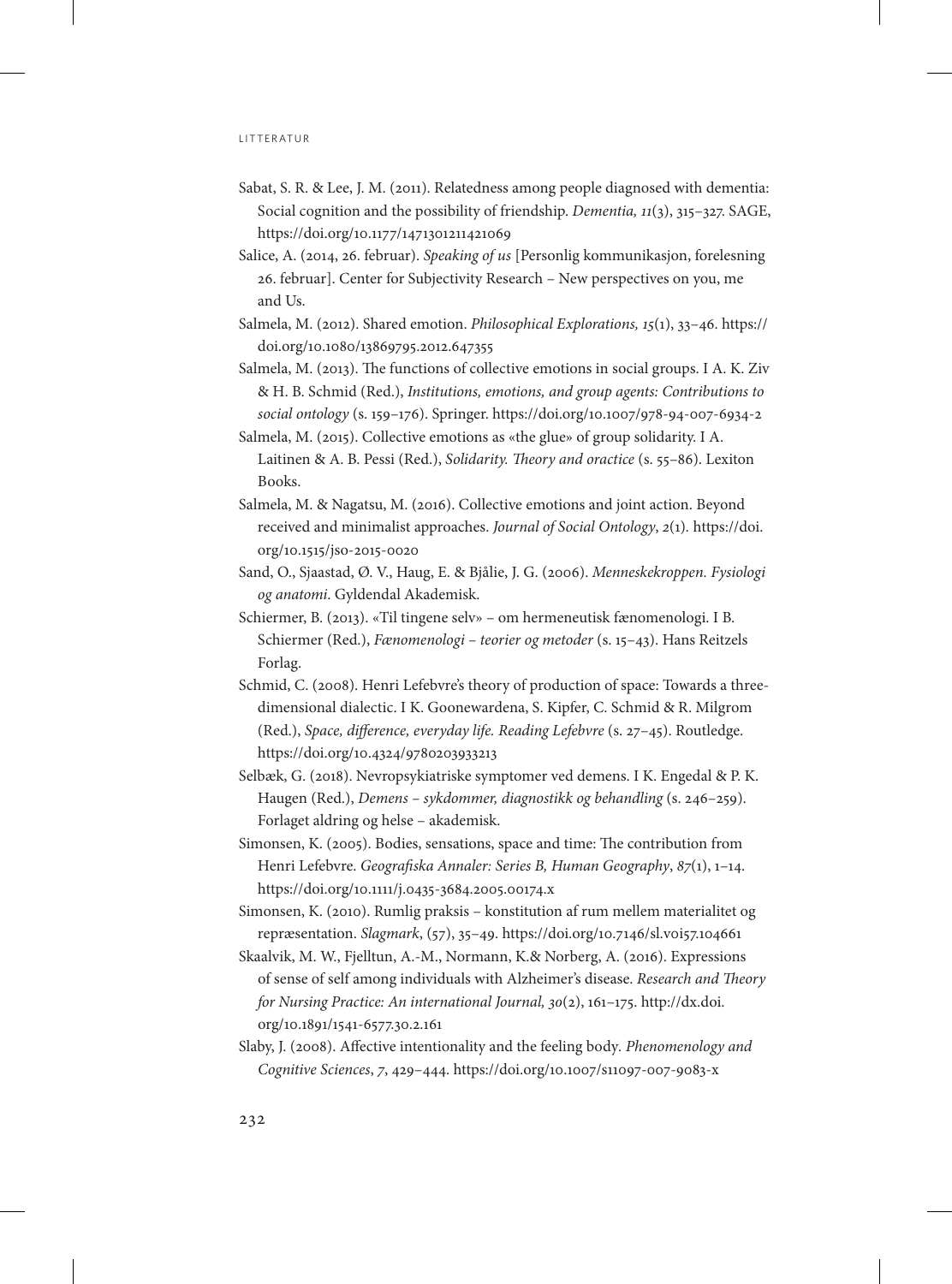Slaby, J. (2014). Emotions and the extended mind. I C. von Scheve & M. Salmela (Red.), *Collective emotions: Perspectives from psychology, philosophy and sociology*  (s. 32–46)*.* Oxford University Press.

Slaby, J. (2016). Mind invasion: Situated affectivity and the corporate life hack. *Frontiers in Psychology, 7*, 1–13. https://doi.org/10.3389/fpsyg.2016.00266

Smebye, K. L. (2008). Å møte personer med demens. I A. M. M. Rokstad & K. L. Smebye (Red.), *Personer med demens. Møte og samhandling* (s. 13–25). Akribe.

Smebye, K. L. (2017). *Decision making in dementia care: A qualitative study*  [Doktorgradsavhandling]. Universitetet i Oslo.

Sokolowski, R. (2000). *Introduction to phenomenology*. Cambridge University Press.

Sterelny, K. (2010). Minds: Extended or scaffolded? *Phenomenology and the Cognitive Sciences, 9*, 465–481. https://doi.org/10.1007/s11097-010-9174-y

Szanto, T. (2015). *Collective emotions, normativity, and empathy: A Steinian account.* Springer. https://doi.org/10.1007/s10746-015-9350-8

Szanto, T. (2016). Collectivizing persons and personifying collectives. Reassessing Scheler on group personhood. I T. Szanto & D. Moran (Red.), *Phenomenology of sociality: Discovering the* «*We*» (s. 296–311). Routledge. [https://doi.](https://doi.org/10.4324/9781315688268) [org/10.4324/9781315688268](https://doi.org/10.4324/9781315688268)

- Szanto, T. & Moran, D. (2016). Introduction: Phenomenological discoveries concerning the «we»: Mapping the terrain. I T. Szanto & D. Moran (Red.), *Phenomenology of Sociality: Discovering the* «w*e*» (s. 1–25). Routledge. [https://doi.](https://doi.org/10.4324/9781315688268) [org/10.4324/9781315688268](https://doi.org/10.4324/9781315688268)
- Sørhaug, T. (1996). *Fornuftens fantasier*. *Antropologiske essays om moderne livsformer.* Universitetsforlaget.
- Sørly, R. (2017). *Brukermedvirkning i demensomsorgen. En oppsummering av kunnskap.* Omsorgsbiblioteket*.* http://hdl.handle.net/11250/2453660

Thøgersen, U. (2013). Om at indstille sig fænomenologisk. I B. Schiermer (Red.), *Fænomenologi – teorier og metoder* (s. 45–74). Hans Reitzels Forlag.

- Tjora, A. (2017). *Kvalitative forskningsmetoder i praksis* (3. utg.). Gyldendal Akademisk.
- Thorsen, K. (2008). Betydningen av hjemmet i eldre år. I S. Hauge & F. F. Jacobsen (Red.), *Hjem. Eldre og hjemlighet* (s. 15–34). Cappelen akademisk forlag.
- Tranvåg, O., Petersen, K. A. & Nåden, D. (2015). Relational interactions preserving dignity experience: Perceptions of persons living with dementia. *Nursing Ethics*, *22*(5), 577–593. https://doi.org/10.1177/0969733014549882
- Van Maanen, J. (2011). *Tales of the field. On writing ethnography*. The University of Chicago Press.
- Wadel, C. (1991). *Feltarbeid i egen kultur.* SEEK A/S.
- Watson, P. (Regissør). (1999). *Malcom and Barbara a love story* [Dokumentarfilm]. YouTube. https://youtu.be/HYDxZQXYT5k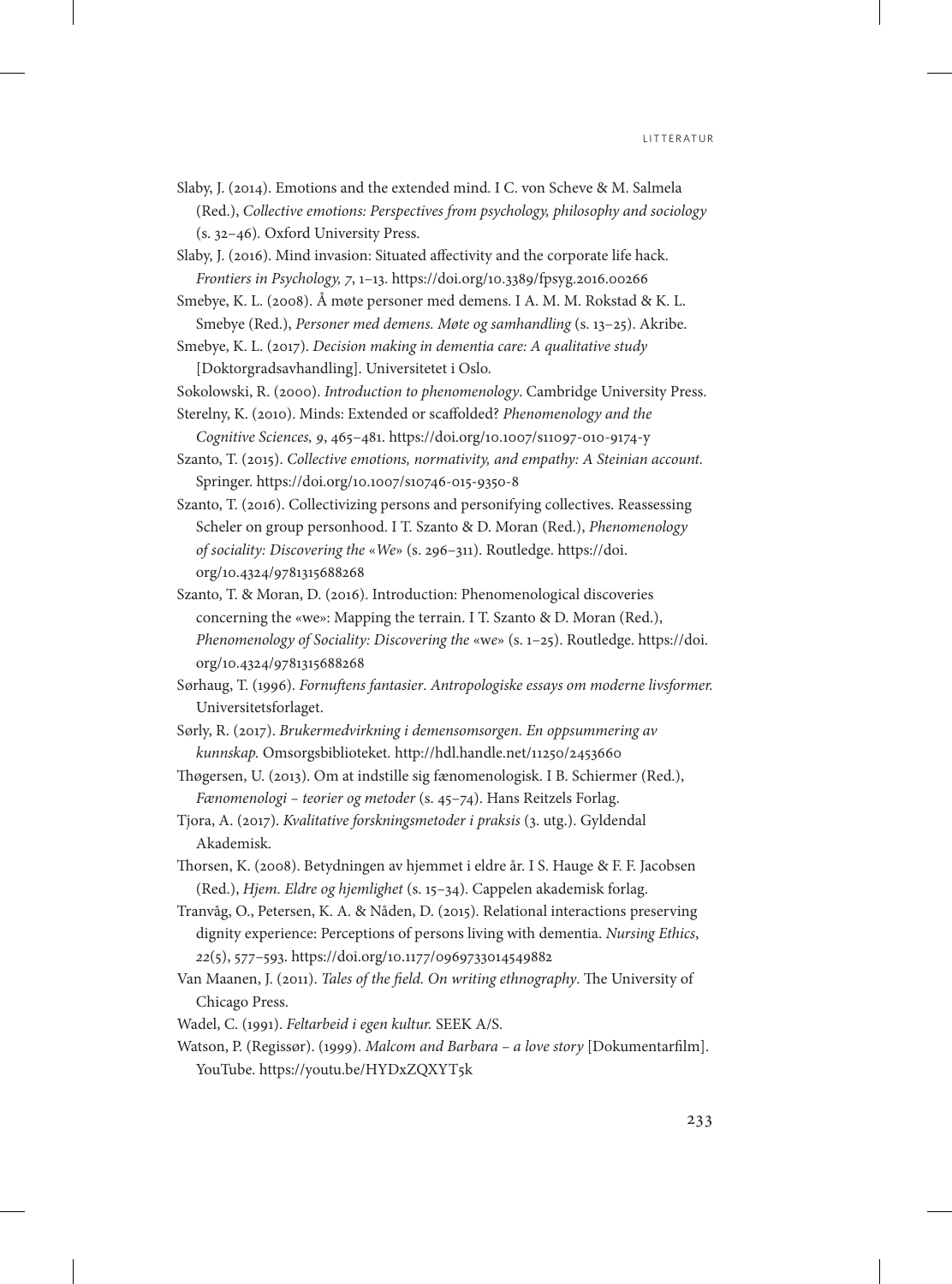- Wijk, H. (2012). Personcentrerad miljö. I D. Edvardsson (Red.), *Personcentrerad omvårdnad i teori och praktik* (s. 75–87). Studentlitteratur.
- Wijk, H. (2014a). Personcentrerad utforming av vårdmiljön. I H. Wijk (Red.), *Vårdmiljöns betydelse* (s. 43–53). Studentlitteratur.
- Wijk, H. (2014b). Färgsättning som kod, ledertråd och förskönande factor. I H. Wijk (Red.), *Vårdmiljöns betydelse* (s. 163–183). Studentlitteratur.

Wikan, U. (1992). Beyond the words: The power of resonance. *American Ethnologist, 19*(3), 460–482. https://doi.org/10.1525/ae.1992.19.3.02a00030

Wikan, U. (2012). *Resonance. Beyond the words.* The University of Chicago Press.

Wogn-Henriksen, K. (2012). «*Du må … skape deg et liv*»: *En kvalitativ studie om å oppleve å leve med demens basert på intervjuer med en gruppe personer med tidlig debuterende Alzheimers sykdom* [Doktorgradsavhandling, Norges teknisk-naturvitenskapelige universitet]. NTNU Open. [http://hdl.handle.](http://hdl.handle.net/11250/270860) [net/11250/270860](http://hdl.handle.net/11250/270860)

- Zahavi, D. (1999). *Self-awareness and alterity: A phenomenological investigation*. Northwestern University Press.
- Zahavi, D. (2000). Self and consciousness. I D. Zahavi (Red.), *Exploring the self. Advances in consciousness research* (s. 55–74). John Benjamins Publishing Company.
- Zahavi, D. (2003). *Fænemenologi.* Roskilde Universitetsforlag.
- Zahavi, D. (2005). *Subjectivity and selfhood. Investigating the first-person perspective*. MIT Press.
- Zahavi, D. (2007). Self and other: The limits of narrative understanding. I D. D. Hutto (Red.), *Narrative and understanding persons* (s. 179–201). Cambridge University Press.
- Zahavi, D. (2008). Phenomenology. I D. Moran (Red.), Routledge companion to twentieth-century philosophy (s. 661–692). Routledge.
- Zahavi, D. (2011). Empathy and direct social perception: A phenomenological proposal. *Review of Philosophy and Psychology, 2*(3), 541–558. [https://doi.](https://doi.org/10.1007/s13164-011-0070-3) [org/10.1007/s13164-011-0070-3](https://doi.org/10.1007/s13164-011-0070-3)
- Zahavi, D. (2014a). *Self and other. Exploring subjectivity, empathy, and shame.* Oxford University Press.
- Zahavi, D. (2014b). Empathy and other-directed intentionality. *Topoi*, *33*(1), 129–142. https://doi.org/10.1007/s11245-013-9197-4
- Zahavi, D. (2015a). Self and other: From pure ego to co-constituted we. *Continental Philosophy Review, 48*(2), 143–160. https://doi.org/10.1007/s11007-015-9328-2
- Zahavi, D. (2015b). You, me, and we: The sharing of emotional experiences. *Journal of Consciousness Studies, 22*(12), 84–101.
- Zahavi, D. (2017 a). Phenomenology, empathy, and mindreading. I H. L. Maibom (Red.), *The Routledge handbook of philosophy of empathy* (s. 33–43). Routledge. https://doi.org/10.4324/9781315282015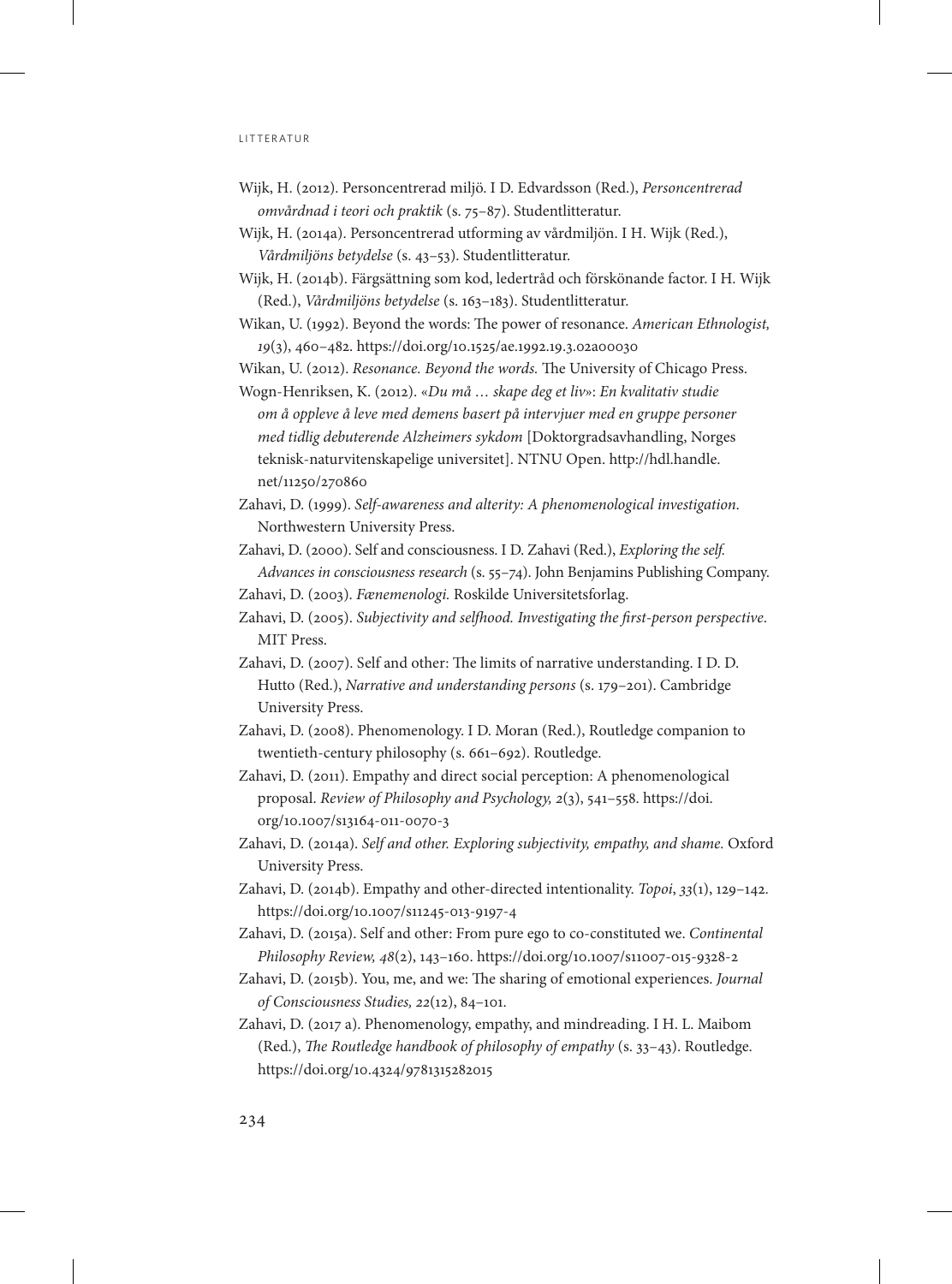- Zahavi, D. (2017b). Thin, thinner, thinnest: Defining the minimal self. I C. Durt, T. Fuchs & C. Tewes (Red.), *Embodiment, enaction and culture: Investigating the constitution of the shared world* (s. 193–199). The MIT Press.
- Zahavi, D. & Kriegel, U. (2015). For-me-ness: What it is and what it is not. I D. O. Dahlstrom, A. Elpidorou & W. Hopp (Red.), *Philosophy of the mind and phenomenology* (kap. 2). Routledge. https://doi.org/10.4324/9781315889634
- Zahavi, D. & Rochat, P. (2015). Emphaty  $\neq$  sharing: Perspectives from phenomenology and developmental psychology. *Consciousness and Cognition, 36*, 543–553. https://doi.org/10.1016/j.concog.2015.05.008
- Zahavi, D. & Salice, A. (2016). Phenomenology of the we: Stein, Walther, Gurwitsch. I J. Kiverstein (Red.), *The Routledge handbook of philosophy of the social mind*  (s. 515–526)*.* Routledge. https://doi.org/10.4324/9781315530178
- Örulv, L. (2014). The subjectivity of disorientation: Moral stakes and concerns. I L.-C. Hydén, H. Lindemann & J. Brockmeier (Red.), *Beyond loss. Dementia, identity, personhood* (s. 191–207). Oxford University Press.
- Ågotnes, G. & Øye, C. (2017). Facilitating resident community in nursing homes: A slippery slope? An analysis on collectivistic and individualistic approaches. *Health, 22*(5), 469–482. https://doi.org/10.1177/1363459317708825